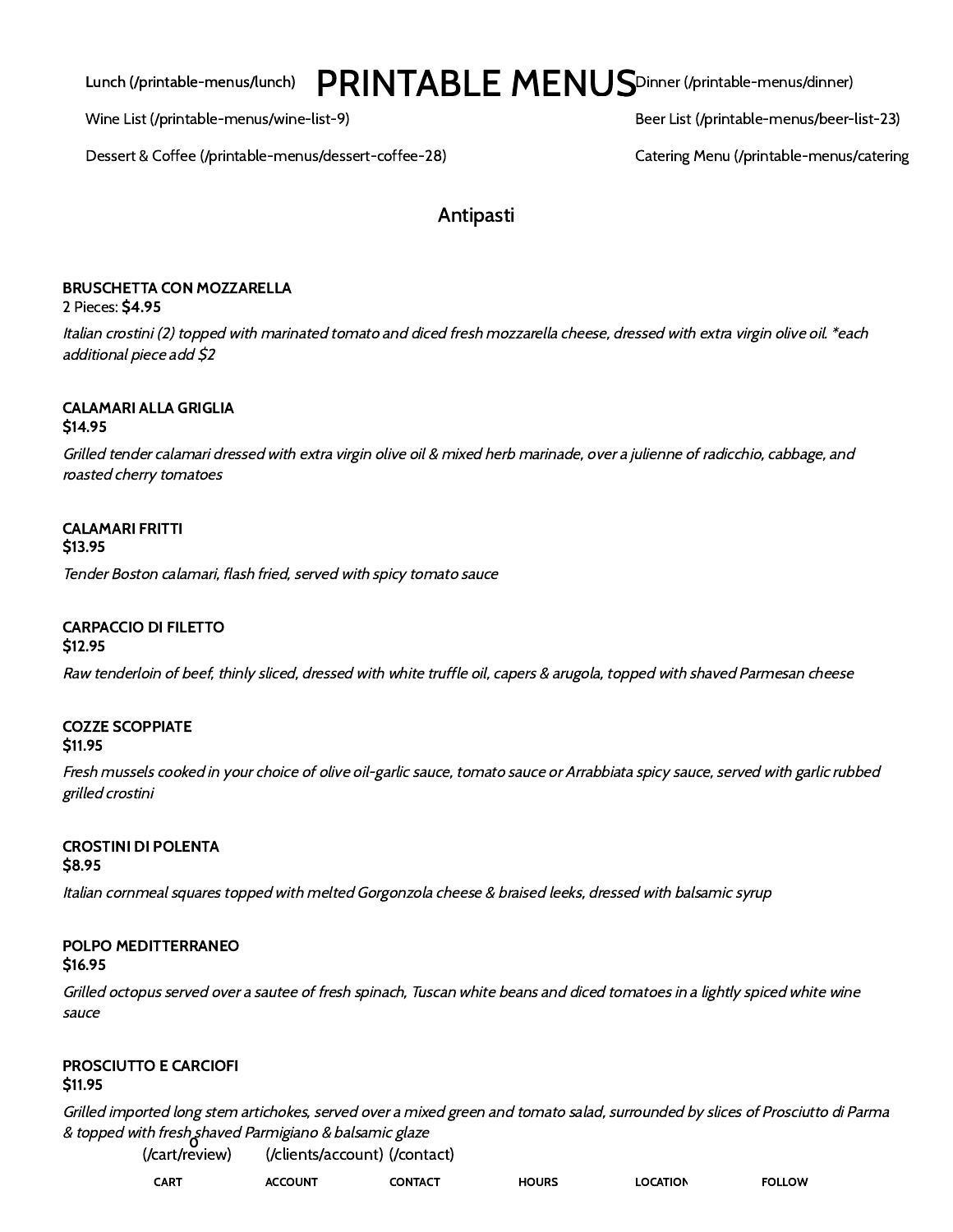# half dozen: **\$10.95 dozen: \$18.95**<br>Lunch [\(/printable-menus/lunch\)](https://pastadarte.com/printable-menus/lunch) die die eerste menus/dinner [\(/printable-menus/dinner\)](https://pastadarte.com/printable-menus/dinner) VONGOLE GRATINATE

Wine List [\(/printable-menus/wine-list-9\)](https://pastadarte.com/printable-menus/wine-list-9) Beer List [\(/printable-menus/beer-list-23\)](https://pastadarte.com/printable-menus/beer-list-23) Baked top neck clams, filled with our house seasoned bread crumbs

Insalate Dessert & Coffee [\(/printable-menus/dessert-coffee-28\)](https://pastadarte.com/printable-menus/dessert-coffee-28) Catering Menu [\(/printable-menus/catering](https://pastadarte.com/printable-menus/catering-menu-53)

# BARBABIETOLA

### \$10.95

mixed greens, roasted red beets, roasted pecans, red onion, gorgonzola cheese, aged balsamic dressing

### CAESAR

```
$9.95
```
Mixed greens, crispy bacon and homemade croutons mixed with authentic Caesar dressing and topped with parmesan

### CAPRESE

#### \$10.95

Traditional layered beef-steak tomato with fresh Mozzarella and basil pesto, dressed with extra virgin olive oil and oregano

# D'ARTE

## \$9.95

Mixed greens, roasted walnuts, mixed raisins, shredded Fontina cheese and honey balsamic vinaigrette

### D'ASPARAGI

#### \$9.95

Roasted asparagus topped with fresh tomato, sweet Gorgonzola cheese, extra virgin olive oil & figs balsamic reduction

# MISTA DELLA CASA

### \$7.95

Fresh selection of Mesculine salad, tomato, carrots, cucumber & radish served with homemade Italian vinaigrette

# **TRICOLORI**

### \$10.95

Arugola, radicchio, cabbage, marinated tomatoes and cannellini beans with <sup>a</sup> lemon herb infused olive oil dressing topped with goat cheese

### Pizza

Sausage, shitake mushrooms, red onions & mozzarella CIOCIARA \$13.95

MARGHERITA art/review) \$12.95 0 CART [\(/clients/account\)](https://pastadarte.com/clients/account) [\(/contact\)](https://pastadarte.com/contact) ACCOUNT CONTACT HOURS LOCATION FOLLOW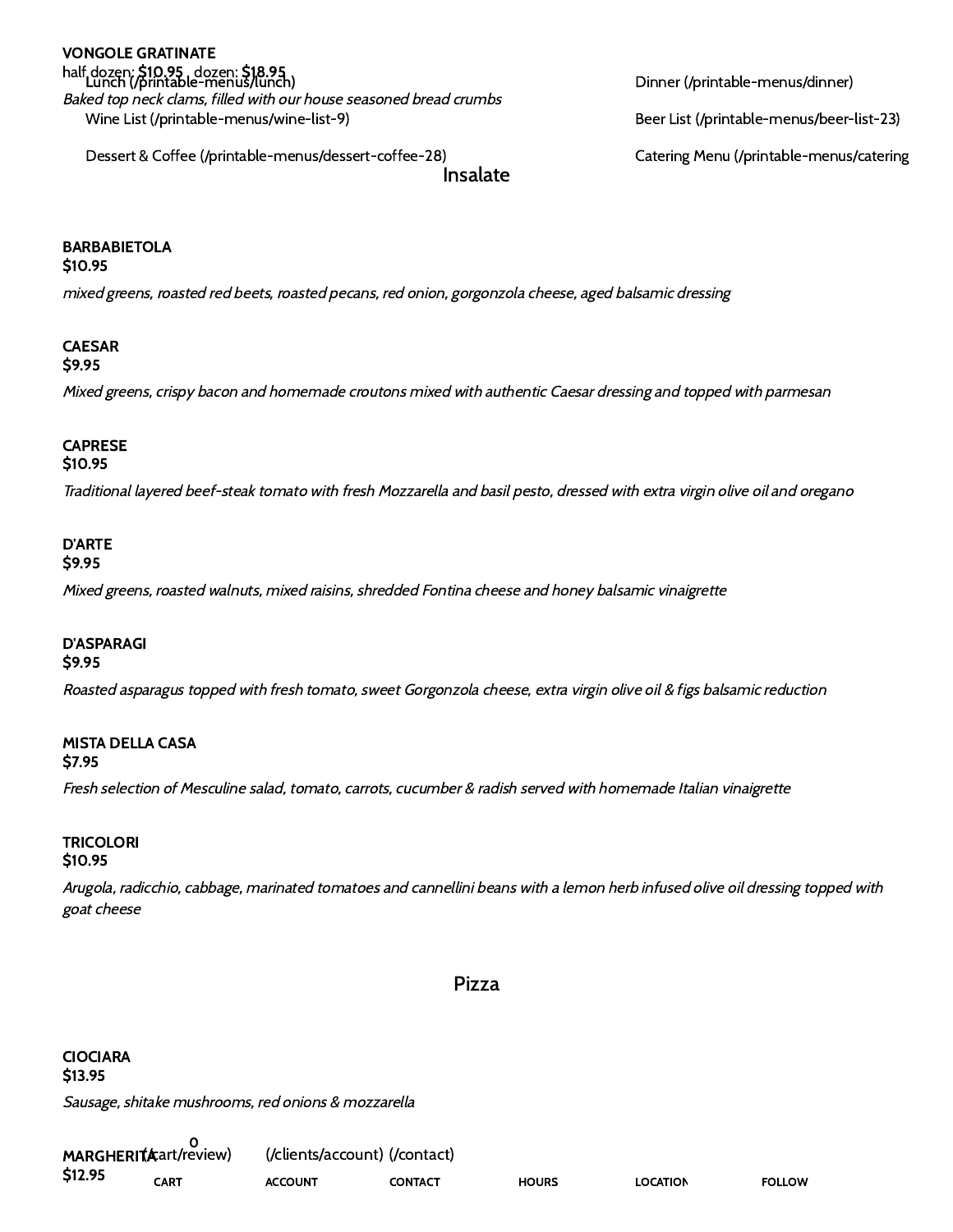Lunch [\(/printable-menus/lunch\)](https://pastadarte.com/printable-menus/lunch) Dinner [\(/printable-menus/dinner\)](https://pastadarte.com/printable-menus/dinner) PROSCIUTTO E RUCOLA<br>e12 Wine List [\(/printable-menus/wine-list-9\)](https://pastadarte.com/printable-menus/wine-list-9) Beer List [\(/printable-menus/beer-list-23\)](https://pastadarte.com/printable-menus/beer-list-23) Piz**za with proscititie (dpflanatde<del>fnach urs/gelssen ezathed 22)</del> d***roasted cherry tomato* **Catering Menu [\(/printable-menus/catering](https://pastadarte.com/printable-menus/catering-menu-53)** Fresh Mozzarella, tomato, oregano & topped with fresh basil \$13.95

Sausage, pepperoni, onion, bel pepper, mushroom, and bacon SICILIANO \$15.95

# Panino

We feature <sup>a</sup> special sandwich of the day, inquire with server PANINO DEL GIORNO \$10.00

# Risotto

#### RISOTTO DEL BOSCAIOLO \$20.95

Arborio rice simmered with Italian sausage, peas, mushrooms, spinach, diced tomato & light creamy demiglace

#### RISOTTO PESCATORA \$26.95

Arborrio rice simmered with bay scallops, squid, shrimp, clams and mussels in <sup>a</sup> lightly spiced tomato seafood wine sauce

Pasta

#### BUCATINI ALL'OSSO DI MANZO \$20.95

Thick hollow spaghetti served with braised short rib meat in <sup>a</sup> spicy tomato sauce with shaved Parmesan cheese

#### CAPELLINI AL POMODORO \$15.95

Angel hair pasta tossed in <sup>a</sup> fresh tomato,garlic and basil sauce

# CAVATELLI AL SAPORI

\$16.95

Eight finger cavatelli pasta tossed with Italian sausage and fresh rosemary, in <sup>a</sup> plum tomato wine sauce with grated Romano 0 [\(/cart/review\)](https://pastadarte.com/cart/review) [\(/clients/account\)](https://pastadarte.com/clients/account) [\(/contact\)](https://pastadarte.com/contact)

| CART | <b>ACCOUNT</b> | CONTACT | <b>HOURS</b> | <b>LOCATION</b> | <b>FOLLOW</b> |
|------|----------------|---------|--------------|-----------------|---------------|
|      |                |         |              |                 |               |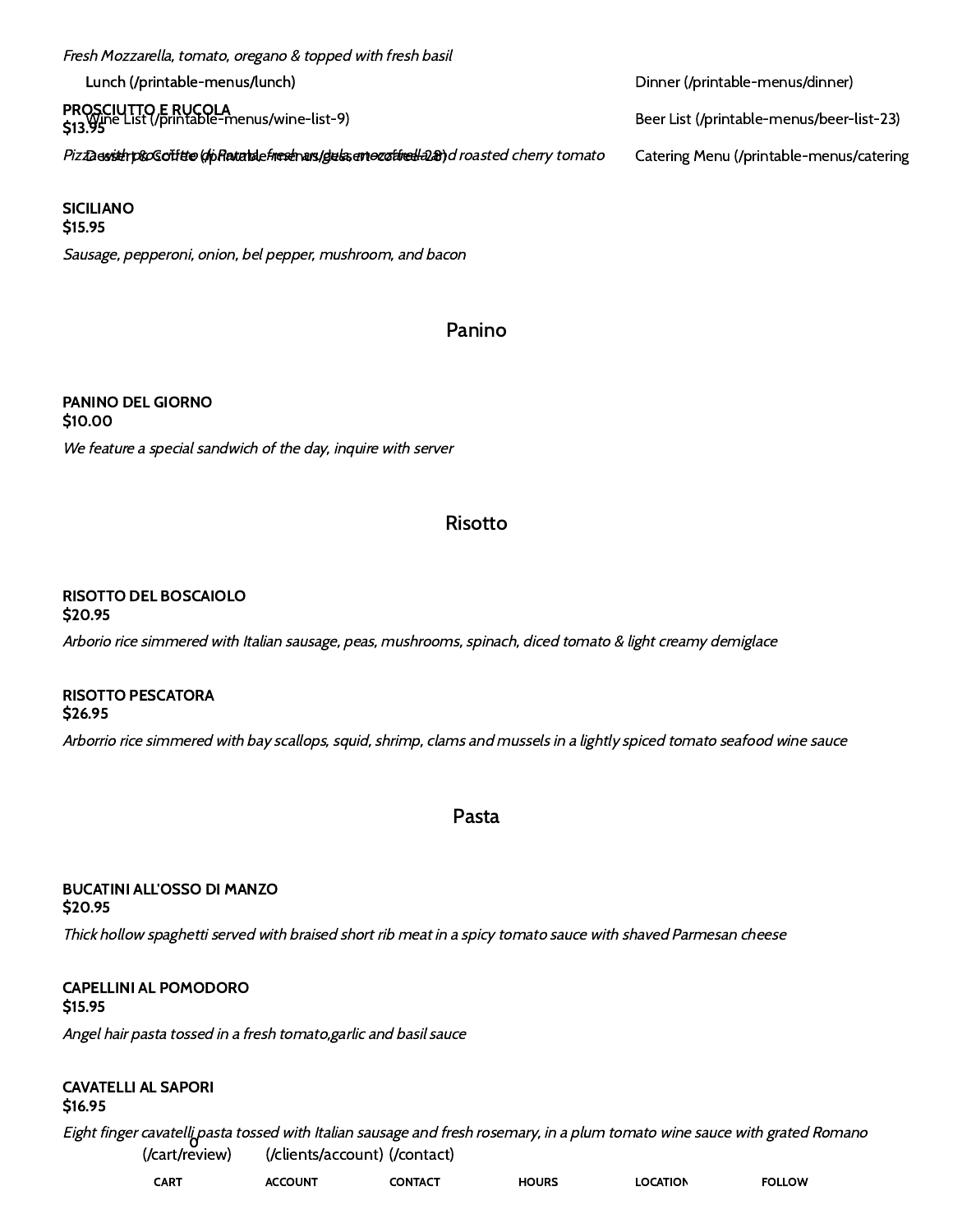### Lunch [\(/printable-menus/lunch\)](https://pastadarte.com/printable-menus/lunch) Dinner [\(/printable-menus/dinner\)](https://pastadarte.com/printable-menus/dinner) \$13.95 Wine List [\(/printable-menus/wine-list-9\)](https://pastadarte.com/printable-menus/wine-list-9) Beer List [\(/printable-menus/beer-list-23\)](https://pastadarte.com/printable-menus/beer-list-23) Homemade fettucine tossed in <sup>a</sup> sauce of cream, butter and Parmesan FETTUCINI AL FREDO

GEMELLALRESTRe [\(/printable-menus/dessert-coffee-28\)](https://pastadarte.com/printable-menus/dessert-coffee-28) Catering Menu [\(/printable-menus/catering](https://pastadarte.com/printable-menus/catering-menu-53) \$18.95

Twin spiral pasta tossed with shrimp, roasted cherry tomato and creamy basil pesto

## GNOCCHI ALLA SORRENTINA

#### \$15.95

Homemade potato dumplings tossed in tomato sauce with fresh basil, onion and mozzarella

#### GNOCCHI PECORINO \$20.95

Jalapeno and ricotta cheese filled potato dumplings served in <sup>a</sup> black truffle, tomato and cream sauce with asparagus tips and grilled chicken topped with shaved Pecorino Romano

#### LASAGNA BOLOGNESE \$16.95

Layered spinach pasta with meat Bolognese, topped with melted mozzarella and grated Parmesan on <sup>a</sup> bed of tomato sauce \*Please allow 20 minutes cook time\*

### LINGUINI AGLIO-OLIO E PEPPERONCINO

Linguini tossed with extra virgin olive oil, garlic and crushed red pepper \$13.95

#### MEZZALUNA DI BURRATA \$16.95

Handmade half moon pasta, filled w/ burrata and mixed herbs, served in <sup>a</sup> fresh tomato and basil sauce, topped with shaved pecorino romano

#### RAVIOLI DELL'ARRAGOSTA \$21.95

Hand made lobster filled ravioli served in <sup>a</sup> sauce of fresh tomatoes. leeks and seafood cream

#### RIGATONI ALLA VODKA \$16.95

Rigatoni pasta served in <sup>a</sup> light pink sauce with vodka, Prosciutto and onion

# SACCHETTINI BOLOGNESE

#### \$16.95

Homemade ricotta cheese filled pouch pasta served in <sup>a</sup> ground beef & veal Bolognese sauce, topped with shaved Parmigiano.

#### SPAGHETTINI VONGOLE VERACI \$17.95

Thin spaghetticant textossed with the ship by the ondam gardanty e wine, olive oil and garlic sauce sprinkled with parsley and a pinch of chilies \*red saure upon request <sub>count</sub> 0 h/clieshtb/attoourha)r(sioratucti)\* CONTACT HOURS LOCATION FOLLOW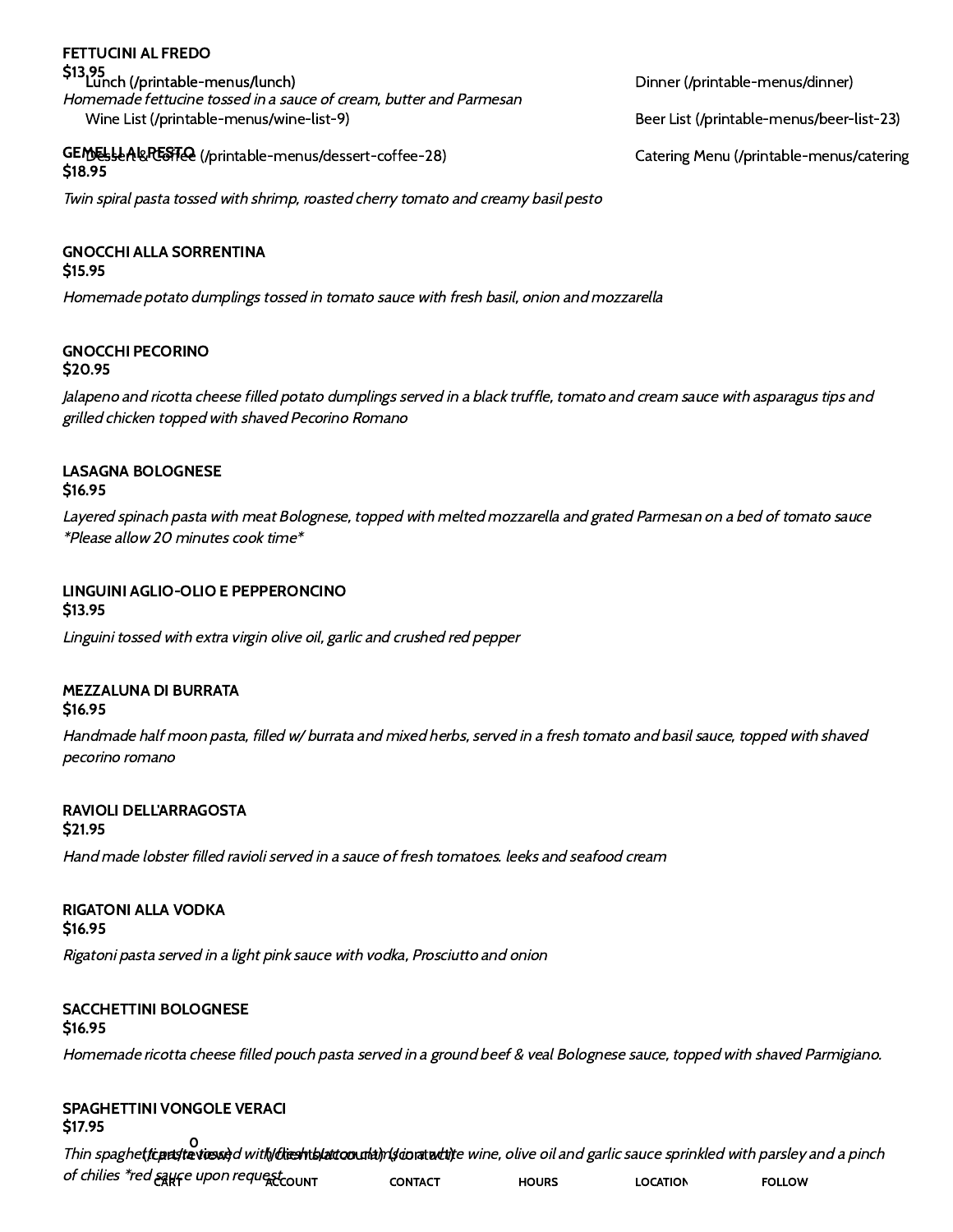Dessert & Coffee [\(/printable-menus/dessert-coffee-28\)](https://pastadarte.com/printable-menus/dessert-coffee-28) Catering Menu [\(/printable-menus/catering](https://pastadarte.com/printable-menus/catering-menu-53)

### Secondi

### BRACIOLE DI CARNE

\$22.95

Sirloin beef rolls stuffed with garlic, Parmesan and parsley simmered in tomato sauce and served over ear shaped pasta

# **CIAMBOTTO**

\$18.95

<sup>A</sup> combination of Italian sausage, bell peppers, potatoes, oregano and onions in <sup>a</sup> tomato wine sauce

#### FILETTO IN DEMIGLACE \$33.95

Twin 4oz beef tenderloin medallions pan seared and served in <sup>a</sup> truffled mustard demiglace, topped with <sup>a</sup> parmesan crust and served with prosciutto wrapped asparagus and roasted potatoes

## POLLO ALLA GRIGLIA

Mixed herb marinated chicken breast, charcoal grilled and served over mixed greens with mixed grilled vegetables \$16.95

#### POLLO ALLA PARMIGIANA \$18.95

Panko breaded chicken breast, lightly pan fried, topped with parmesan & mozzarella cheeses, baked in tomato sauce, served with ricotta cheese filled ravioli

#### POLLO MARSALA \$18.95

Chicken breast simmered in <sup>a</sup> marsala wine sauce with mixed mushrooms and shallots over linguine pasta

#### SALMONE ALLA PEPERONATA \$23.95

Charcoal grilled fillet of fresh salmon served with roasted garlic mashed potatoes and <sup>a</sup> red bell pepper and brandy coulis

#### TILAPIA AL LIMONE \$18.95

Pan seared tilapia fillet served in <sup>a</sup> lemon, butter white wine and garlic sauce with sauteed spinach

# VITELLO MARSALA

\$25.95

Veal scaloppini in a marsala wing enure with onion ged mixed mushrooms served over a bed of spaghetti pasta  $\overline{0}$ IGER<del>UKE</del>S/AEEEGUKPJ (JEGHTAEEF

|  | <b>CART</b> | <b>ACCOUNT</b> | CONTACT | <b>HOURS</b> | <b>OCATION</b> | <b>OLLOW</b> |
|--|-------------|----------------|---------|--------------|----------------|--------------|
|--|-------------|----------------|---------|--------------|----------------|--------------|